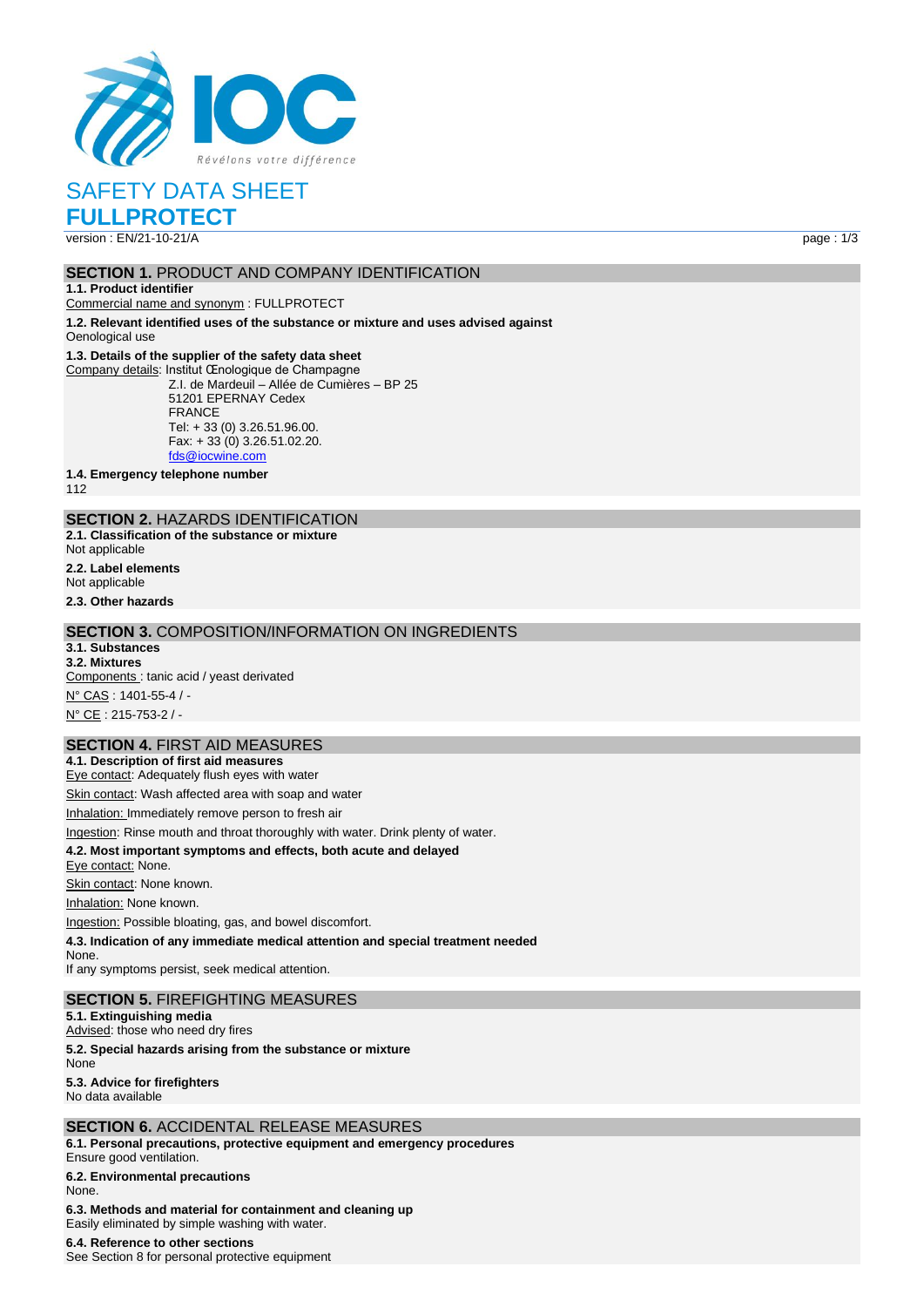

# SAFETY DATA SHEET

**FULLPROTECT** version : EN/21-10-21/A page : 2/3

# **SECTION 7.** HANDLING AND STORAGE

**7.1. Precautions for safe handling** Handling: Avoid breathing dust. Avoid contact with eyes.

Occupational hygiene: Wash hands thoroughly after handling.

**7.2. Conditions for safe storage, including any incompatibilities**

Place of storage: Ensure good ventilation of the room when handling the product. Store containers in a dry place.

**7.3. Specific end use(s)** None

# **SECTION 8.** EXPOSURE CONTROL / PERSONAL PROTECTION

**8.1. Control parameters** No data available. **8.2. Exposure controls** Respiratory protection: Respirator approved for this type of dust. (P3 filter). Hand protection: Impervious gloves. Eye protection: Safety glasses or eye mask

### **SECTION 9.** PHYSICAL AND CHEMICAL PROPERTIES

**9.1. Information on basic physical and chemical properties** Apperance : powder Odour : No data available Odour threshold : No data available pH : No data available Melting / freezing point : No data available Initial boiling point and boiling range : No data available Flash point : No data available Evaporation rate: No data available Flammability (solid, gas) : No data available Upper/lower flammability or explosive limits: No data available Vapour pressure : No data available Vapour density: No data available Relative density: No data available Solubility(ies); Easily soluble Partition coefficient: n-octanol/water: No data available Auto-ignition temperature: No data available Decomposition temperature: Not determined Viscosity : No data available Explosive properties: No data available Oxidising properties: No data available

**9.2. Other information**

### **SECTION 10.** STABILITY AND REACTIVITY

**10.1. Reactivity** Not reactive **10.2. Chemical stability** Stable **10.3. Possibility of hazardous reactions** None **10.4. Conditions to avoid** None **10.5. Incompatible materials** Concentrated acids and antioxidants **10.6. Hazardous decomposition products** None

**SECTION 11.** TOXICOLOGICAL INFORMATION **11.1. Information on toxicological effects** No toxic effects.